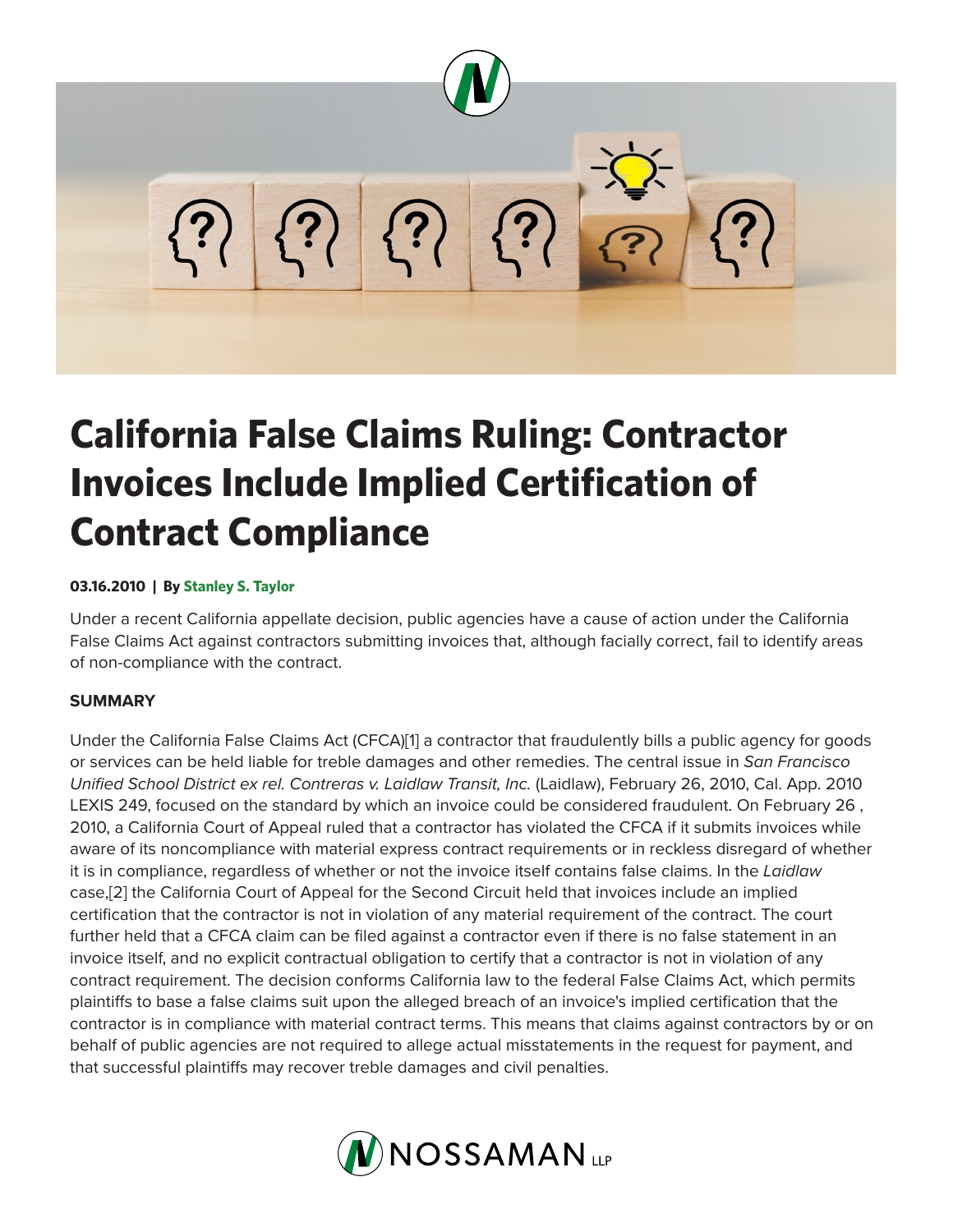#### **BACKGROUND**

The CFCA mirrors the federal False Claims Act[3] and allows private plaintiffs, sometimes referred to as *qui tam* plaintiffs, to sue contractors for filing false claims with a public agency (subject to prior notice and the opportunity to take the case to the state Attorney General and, if applicable, local law enforcement). If the Attorney General and local authorities decline to take the case, the private plaintiff can prosecute the case and, if successful, recover on behalf of the public agency not only damages caused by the false claim, but even treble damages and civil penalties. Prior to the *Laidlaw* decision, California case law had concluded that a false claims action could only be maintained if the contract either contained a requirement that the contractor certify its compliance with all material provisions of the contract as a condition to payment (and the certification was false), or that the request for payment contained an actual and intentional misstatement of fact, or a reckless disregard for the accuracy of the information.

In *Laidlaw*, the California court adopted the federal rule that a request for payment contains an implied certification of compliance with all material requirements of the contract.[4] Consequently, allegations that Laidlaw materially breached the contract by failing to provide safe and non-polluting busses were held sufficient to state a claim under the CFCA, even if the request for payment itself did not contain a misstatement.

## **FACTS AND DISCUSSION**

The case arose when two Laidlaw Transit employees, suing as *qui tam* plaintiffs on behalf of the San Francisco Unified School District, asserted that Laidlaw Transit was in violation of numerous material contract requirements to provide bus transportation services to the District. Under the contract, the District agreed to pay monthly for "services satisfactorily performed...after receipt of properly documented invoices." Laidlaw Transit demurred to the complaint and the trial court sustained the demurrer. The plaintiffs appealed.

Laidlaw Transit responded by asserting immunity from liability under the CFCA since the invoices it submitted did not expressly assert compliance with all requirements of the contract nor did the contract require certification of compliance with all contract terms as a condition to payment. The defendant also argued that its claims were not false because there was no literally false information on the face of the invoices, which merely identified routes driven and the resultant charges. Referring to the language of the CFCA, the court noted that the law contained alternate grounds for liability: (i) presentation of a false record or statement to get a false claim paid; or (ii) presentation of a "false or fraudulent claim for payment or approval."[5] The court concluded that, in light of the specific requirement for a "false record or statement" in the first option, the second option required the conclusion that an invoice did not need to contain a false statement to be actionable.

In reaching this conclusion, the court cited decisions under the federal False Claims Act holding that liability can arise even absent a false statement in the claim itself.[6] The court also cited an earlier California decision that held that when a contractor delivered parts that did not comply with the requirements of the contract, its submittal of requests for payment constituted false claims because the contract had been "induced by falsity" and because the requests sought payment for goods that had not been provided.

The court also addressed two other elements necessary to establish a false claim: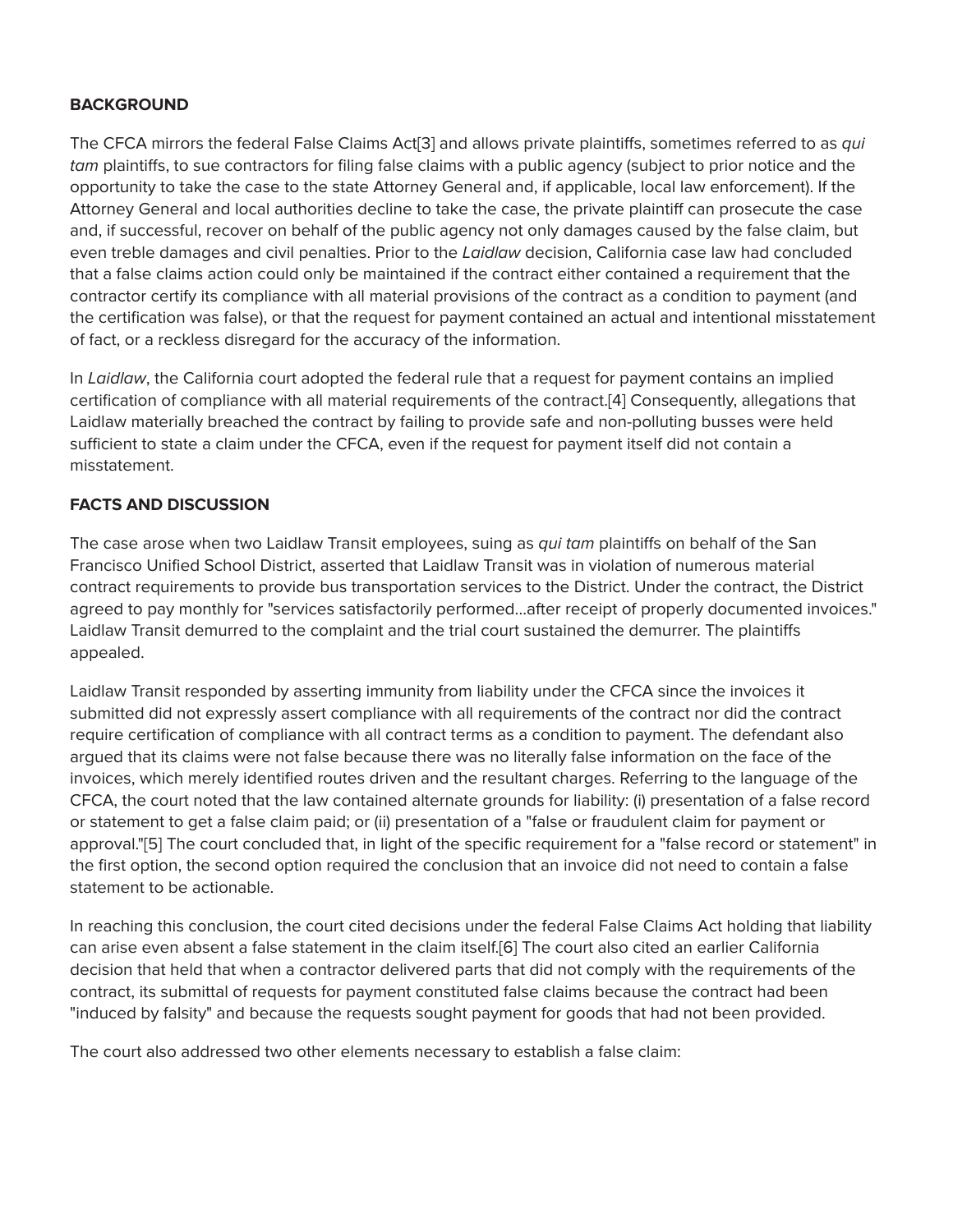- **Materiality** Citing federal cases, Laidlaw Transit asserted that in order to state a claim, the plaintiff needed to allege that the falsity was "critical" to the public agency's decision to pay out money.[7] The court adopted a much softer materiality standard: whether the falsity had a "natural tendency to" or was "capable of" influencing agency action.
- **Causation** Laidlaw claimed that plaintiffs had failed to allege in their complaint that the asserted false claims caused any damages. Citing federal authorities, the court concluded the issue was premature and no proof of damages was required in order to state a claim sufficient to overcome the demurrer. Damages, according to the court, could be inferred by reason of Laidlaw's implied false certifications. In addition, the court noted that causation was not required to recover statutory false claims penalties.

# **CONCLUSION AND COMMENT**

*Laidlaw* expands possible CFCA liability and raises the issue of potential CFCA claims in a much broader context. The definition of a material falsity in respect to the implied certification will be a critical future issue. Under the federal rule, the falsity must be significant (i.e. "critical" to the agency's determination to pay); under the rule adopted in *Laidlaw* (i.e. "capable of" influencing the agency's decision), however, much of what might be considered minor noncompliance issues could be elevated to the status of materiality. Under this standard, plaintiffs may not even need to allege that the falsity caused the agency to pay an invoice, only that it might have.

Since plaintiffs under the CFCA are entitled to treble damages and to civil penalties, significantly more CFCA claims may be triggered because every material contract breach may result in a false claim, even if invoices themselves are accurate.

The parties may seek a California Supreme Court review of the case. If review is granted, the decision could be modified or reversed. We will monitor and report any further developments.

*Stanley S. Taylor is a transactional partner with Nossaman who specializes in local and regional transportation agencies governance and compliance, as well as the funding and financing of transportation projects. He can be reached at 415.438.7224 or staylor@nossaman.com.*

Thomas D. Long is a litigation partner with Nossaman who focuses his practice on complex commercial disputes. He counsels private businesses and public entities on insurance issues and also represents them in coverage litigation under all types of insurance policies, including commercial general liability, property, employment practices liability, directors' and officers' and professional liability policies. He can be reached at 213.612.7871 or tlong@nossaman.com.

[1] California Government Code § 12650 *et seq.* ("CFCA").

[2] *San Francisco Unified School District ex rel. Contreras v. Laidlaw Transit, Inc. (Laidlaw),* March 1, 2010, Cal. App. LEXIS 249.